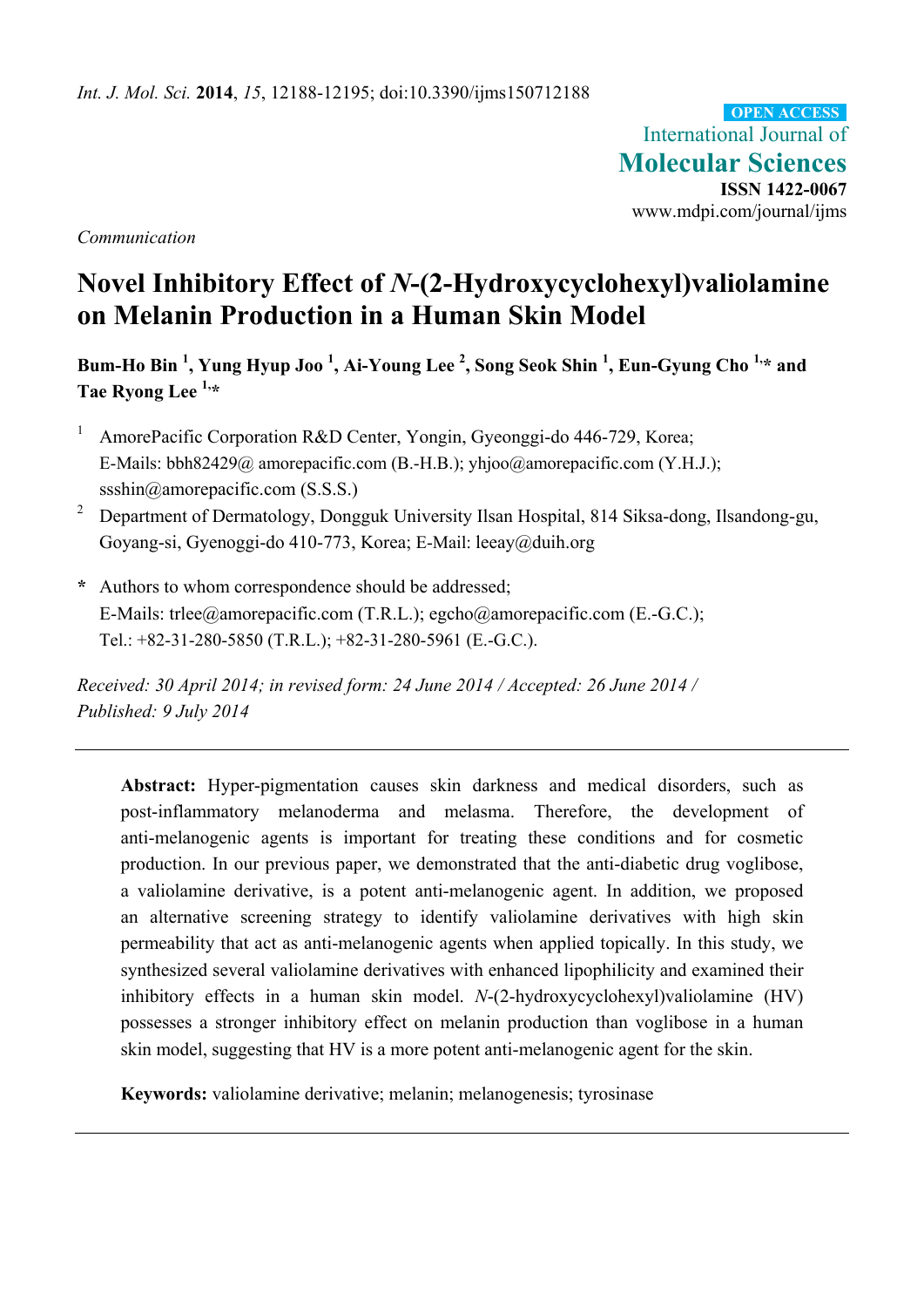#### **1. Introduction**

Melanin, a natural pigment, is a complex polymer synthesized by living organisms [1]. Melanin biosynthesis is initiated from the hydroxylation of an aromatic amino acid L-tyrosine to L-dihydroxyphenylalanine (L-DOPA) [1,2]. L-DOPA is then oxidized to dopaquinone by tyrosinase, which is the rate-limiting step in melanin biosynthesis, followed by dopachrome tautomerization and serial oxidation steps [1,2].

Melanin plays a critical role in protecting cells from cytotoxic UV irradiation and is largely responsible for human skin color [3–5]. However, the over-production of melanin causes several clinical problems, including post-inflammatory melanoderma and melasma and skin darkness [6–8]. Therefore, researchers have studied anti-melanogenic agents to treat hyper-pigmentation conditions. In a previous paper, we reported that the *N*-substituted valiolamine derivative voglibose demonstrated a strong inhibitory effect on melanin production by inhibiting proper *N*-glycan processing of tyrosinase, resulting in a dramatic reduction of tyrosinase protein levels by altering its stability [9]. Originally used as an oral anti-hyperglycemic agent that acted on intestinal surface enzymes, voglibose was systemically synthesized to have low lipophilicity [10]. In contrast to oral anti-hyperglycemic drugs, anti-melanogenic agents must be cell-permeable to operate inside the cell. Therefore, we proposed an alternative strategy to discover anti-melanogenic agents that are more effective than voglibose by screening valiolamine derivatives with increased lipohilicity [9]. As part of our continuing efforts to develop an effective anti-melanogenic agent, we synthesized valiolamine derivatives with higher lipophilicity than voglibose and selected a derivative that did not affect cell growth. The inhibitory effect of this derivative on melanin production was evaluated.

## **2. Results and Discussion**

#### *2.1. N-(Trans-2-hydroxycyclohexyl)valiolamine Treatment Reduces Tyrosinase Protein Levels*

In our previous paper, we demonstrated that voglibose inhibits melanogenesis in reconstructed human skin and proposed a strategy for screening valiolamine derivatives to discover effective anti-melanogenic agents with increased cell permeability [9]. The cell permeability of a compound can be estimated by its cLogP value, which represents the logarithm of a compound's partition coefficient between n-octanol and water  $\lceil \log (c_{octanol} / c_{water}) \rceil$ ; the cLogP value is a well-established index for a compound's lipophilicity [11]. High cLogP values are indicative of high cell permeability. Following the suggested process [10], three valiolamine derivatives with increased cLogP values compared with voglibose [*N*-(trans-2-hydroxycyclohexyl)valiolamine (HV), −0.14; *N*-cyclohexylvaliolamine (CV), 0.95; *N*-(4-bromobenzyl)valiolamine (BV), 1.50; voglibose, −2.34] were synthesized. These derivatives also showed comparable inhibitory effect on  $\alpha$ -glucosidases to voglibose [10]. We initially tested cell toxicity by observing the growth of human melanocytes in the presence of 2 mM of each compound (Figure 1a). Only HV did not affect cell growth (Figure 1a,b, HV); therefore, we used this compound for further study. Next, we investigated the effects of HV on the expression of tyrosinase because the valiolamine derivative voglibose reduced melanin production by down-regulating tyrosinase protein levels [9]. Melanocytes were seeded and cultured with 2 mM HV or voglibose for four and seven days. In dimethyl sulfoxide (DMSO)-treated cells, tyrosinase was detected as two bands, fully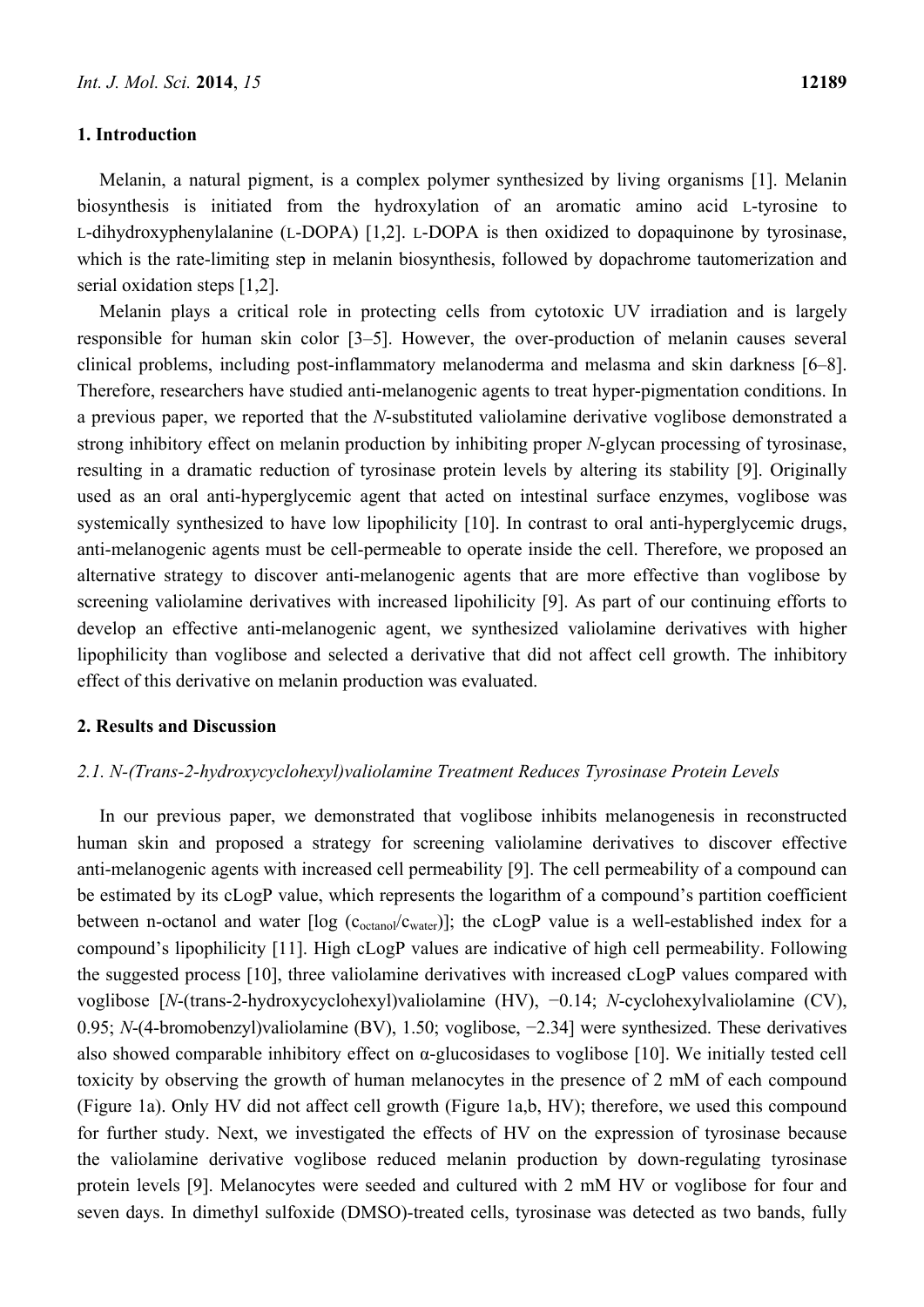$(a)$ 

*N*-glycosylated mature (arrow) and immature (arrowhead) forms (Figure 1c, DMSO). As shown in our previous report, voglibose treatment reduced fully *N*-glycosylated mature tyrosinase protein levels (Figure 1c, Voglibose) [9]. Similarly, HV treatment also reduced fully modified mature tyrosinase protein levels, but the effect was more severe than with voglibose (Figure 1c,d, HV), suggesting that HV is a more potent anti-melanogenic agent. We observed that tyrosinase-related protein (TYRP-1) and melanoma antigen recognized by T-cells 1 (MART-1) were not altered after HV treatment, similar to voglibose treatment (Figure 1c) [9]. These results indicate that the stability of tyrosinase is more sensitive to its glycosylation state than to that of other melanogenesis-related glycoproteins, as discussed in our previous report [9].

**Figure 1.** HV (*N*-(2-hydroxycyclohexyl)valiolamine) reduces the expression of tyrosinase protein. (**a**) Cell growth curves after treatment with each valiolamine derivative. Cells were treated with 2 mM *N*-cyclohexylvaliolamine (CV), *N*-(4-bromobenzyl)valiolamine (BV) or *N*-(trans-2-hydroxycyclohexyl)valiolamine (HV), followed by a cell growth assay. The data are representative of three independent experiments; (**b**) HV structure; (**c**) Melanogenesis-related protein expressions in normal human melanocytes before and after treatment with 2 mM HV or voglibose. Cells were cultured with 2 mM HV or voglibose for the indicated periods, and the cell extract was analyzed by immunoblotting using each indicated antibody. Fully *N*-glycosylated mature (arrow) and immature (arrowhead) tyrosinase bands are indicated; and (**d**) The relative tyrosinase levels were analyzed using Image J software [12] with Western blot image after seven days of treatment. The graph is representative of two independent experiments. Data are shown as  $mean \pm SEM$ .



 $(b)$ 



N-(trans-2-hydroxycyclohexyl)valiolamine (HV)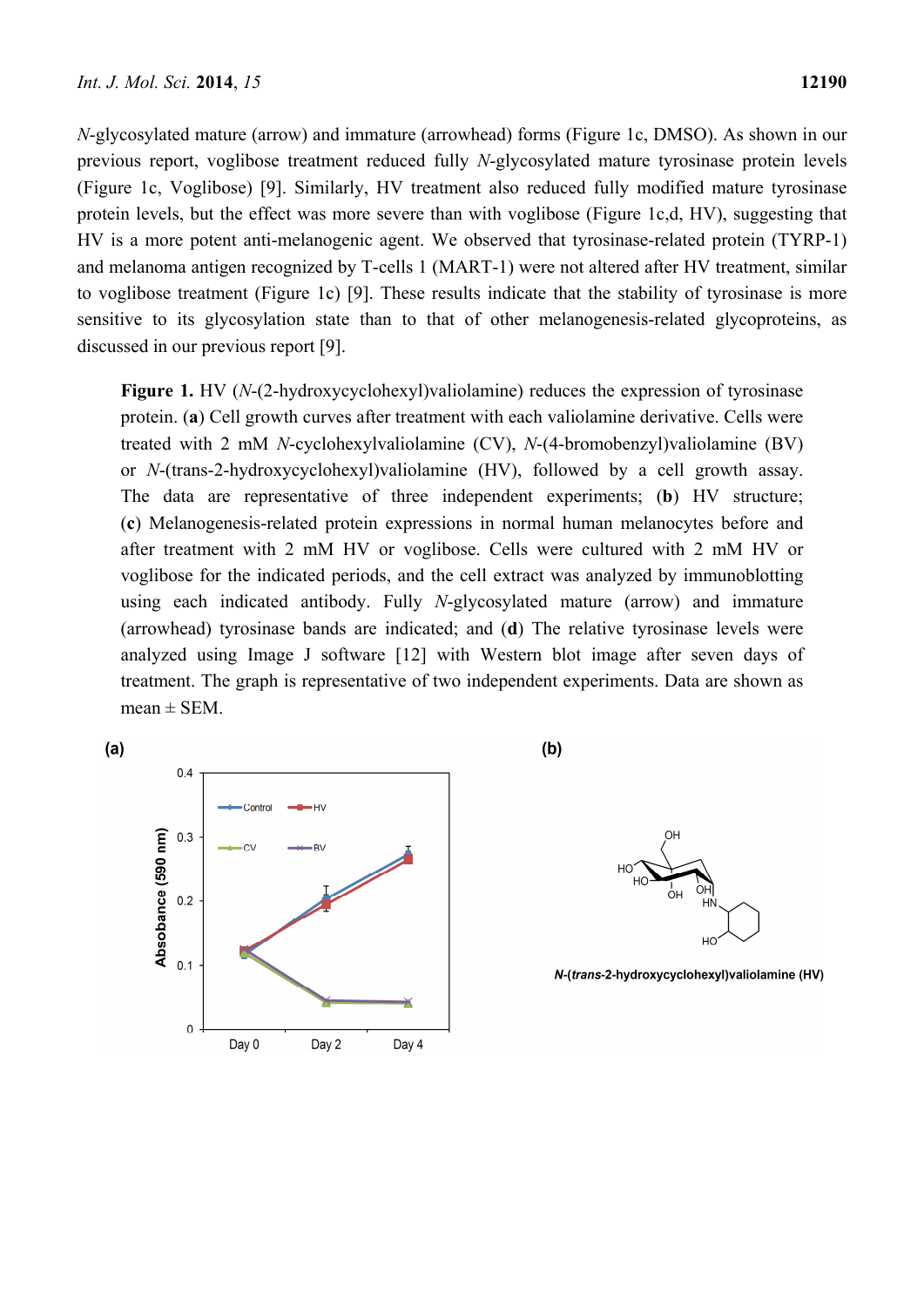





*2.2. HV (N-(2-Hydroxycyclohexyl)valiolamine) Treatment Reduces Melanin Production in a Reconstructed Human Skin Model* 

To verify the effect of HV on melanin production in human skin, we irradiated reconstructed human skin with 20 mJ/cm<sup>2</sup> ultraviolet B (UVB) every other day for a total of four UVB exposures and simultaneously treated the skin with 2 mM voglibose or HV for 10 days as described previously [9]. The visual and spectrophotometric evaluations revealed a reduction of melanin production in voglibose-treated reconstructed human skin [9]. HV exhibited a stronger inhibitory activity on melanin production than voglibose (Figure 2a). Voglibose- and HV-treated cells showed  $90.3\% \pm 2.5\%$  and  $83.6\% \pm 4.8\%$  total melanin content compared with control (100%), respectively (Figure 2b). These results indicate that HV is a potent anti-melanogenic agent and that valiolamine derivatives are good candidates for developing anti-melanogenic agents.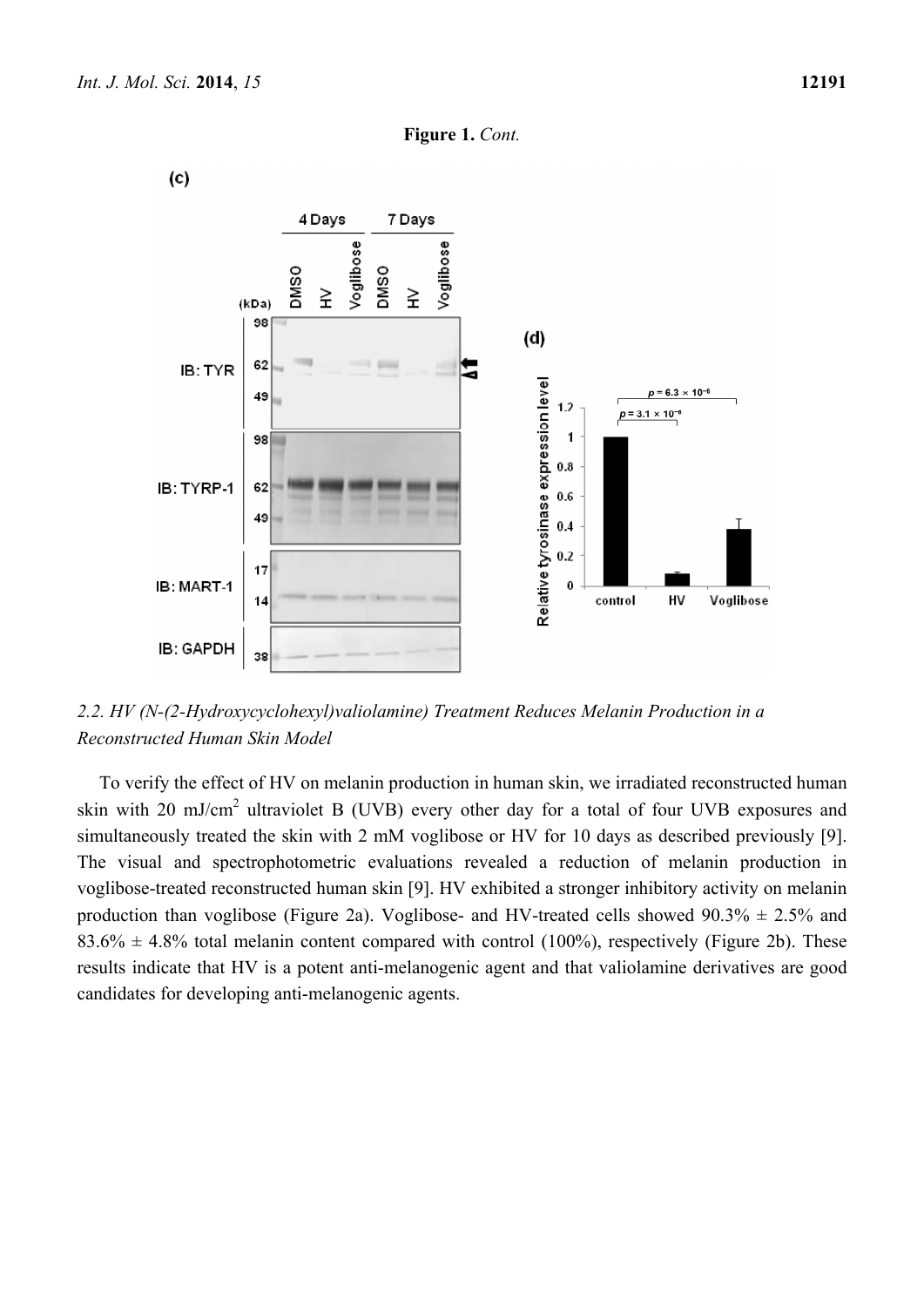**Figure 2.** The inhibitory effect of HV on melanin production in a reconstructed human skin model. (**a**) The reconstructed human skin samples were irradiated with 20 mJ/cm2 ultraviolet B (UVB) every other day for a total of four exposures and simultaneously treated with 2 mM HV or voglibose for 10 days. Each representative image was obtained after treatment. The insets show the magnified images; (**b**) The melanin content of the lysates was measured at 450 nm after dissolving the reconstructed human skin samples in 1 N NaOH. Data are shown as mean  $\pm$  SEM ( $n = 3$ ).



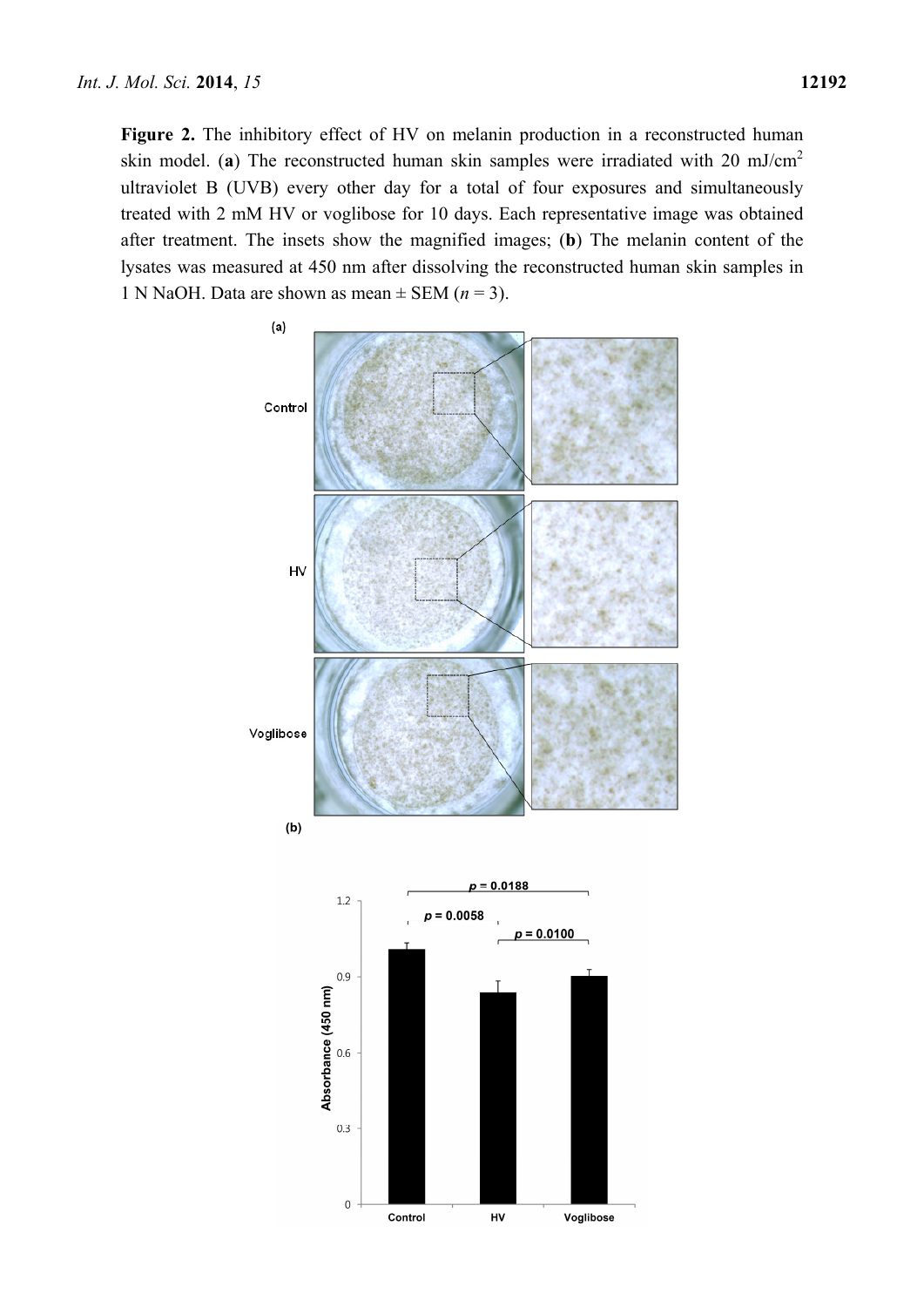Since the mid-1970s, pseudo-oligosaccharides purified from bacteria have received attention as potential drugs for treating type 2 diabetes mellitus [13]. *N*-substituted valiolamine derivatives, including voglibose, were systemically synthesized and tested as oral anti-hyperglycemic agents. This class of drug was developed with low cell membrane permeability because these drugs act on intestinal surface enzymes [10]. In contrast to oral anti-hyperglycemic drugs, anti-melanogenic agents must be cell-permeable to act on intracellular α-glucosidases. Based on the fact that HV has a higher cLogP value than voglibose, indicative of higher cell permeability, we performed dose response curves comparing HV to voglibose in melanocyte monolayer cultures. However, we could not observe any significant differences in a dose-dependency between them. We reasoned that in monolayer cultures, if both compounds are strong enough to show the effect, it may be difficult to discriminate the efficacy between them. In spite of the limitation in monolayer culture, we did observe that the protein level of tyrosinase was more severely reduced in melanocytes treated with HA than the same amount of voglibose (Figure 1c). Considering of the higher cLogP value and the stronger effects on skin equivalent and tyrosinase level, we think that the higher permeability is one of important reasons for HA to show the superior efficacy than voglibose.

Here, we report that HV has increased cLogP and enhanced inhibition of melanin production compared with voglibose and suggest HV as a potential treatment for hyperpigmentary skin conditions. Whether other numerous valiolamine derivatives synthesized during the course of voglibose development serve as additional anti-melanogenic agents remains to be investigated.

# **3. Experimental Section**

#### *3.1. Cell Culture*

Moderately pigmented normal human melanocytes (Cascade Biologics, Portland, OR, USA) were maintained in M-254 medium (Cascade Biologics) supplemented with human melanocyte growth supplement (Cascade Biologics).

## *3.2. Chemical Compounds Synthesis*

Valiolamine derivatives were prepared as previously reported [10]. cLogP values for compounds were calculated by Chem Draw Ultra 7.0.1. (Cambridgesoft, Cambridge, MA, USA).

#### *3.3. Melanin Assay*

Neoderm-ME (Tego Science, Seoul, Korea) containing normal human melanocytes and keratinocytes was purchased and maintained as previously described [9]. Briefly, Neoderm-ME was removed from the 12-well plates containing agarose and placed in 6-well plates containing 3 mL of the medium provided by the manufacturer. Neoderm-ME was irradiated with 20 mJ/cm<sup>2</sup> UVB every other day for a total of four UVB exposures, and simultaneously, the skin was treated with 2 mM of the compounds for 10 days. After Neoderm-ME was dissolved in 1 N NaOH and sonicated, the debris was separated by centrifugation at  $16,000 \times g$  for 1 min. The absorbance at 450 nm was measured from supernatants to determine melanin content.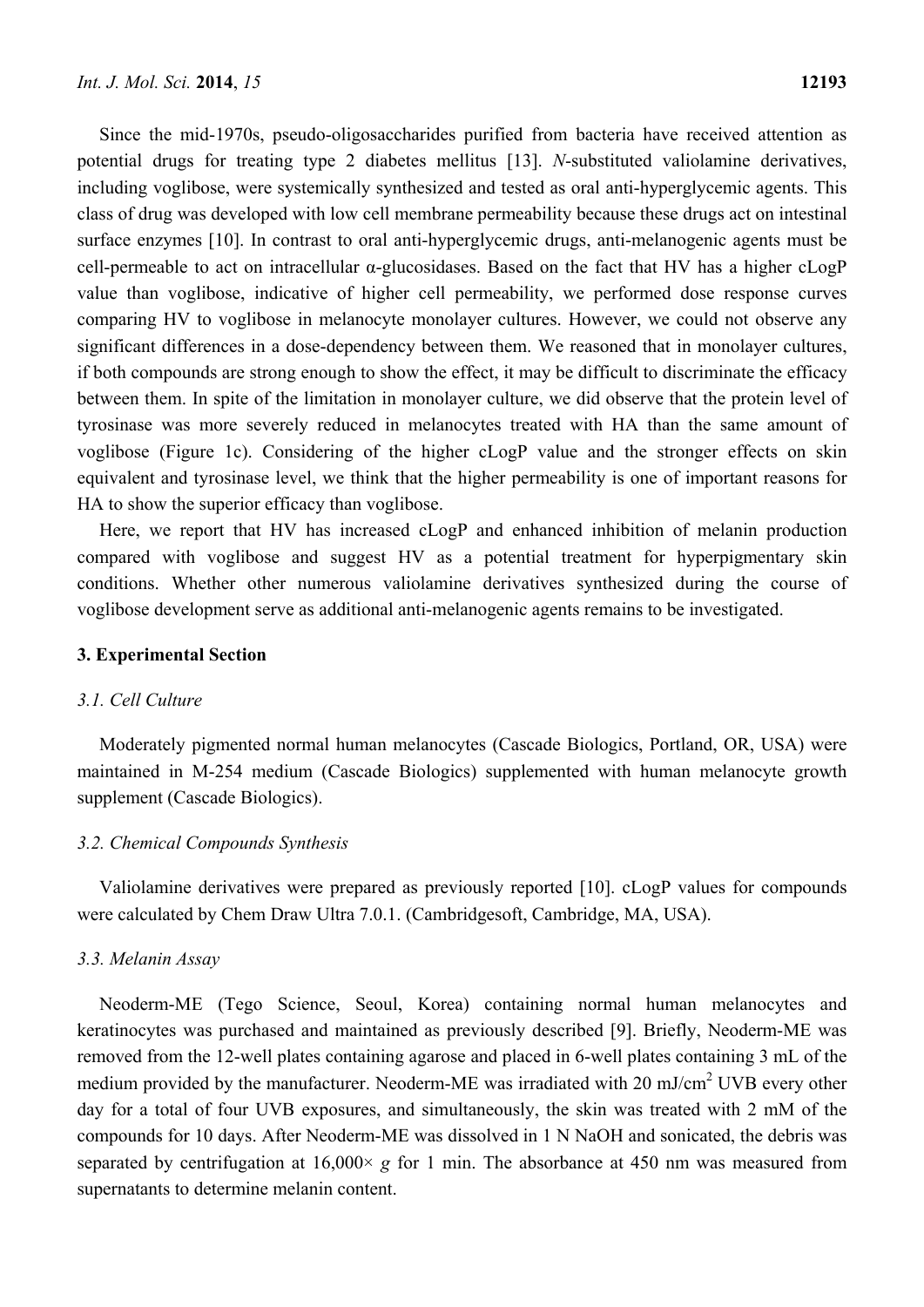#### *3.4. Cell Growth Assay*

The moderately pigmented normal human melanocytes were seeded at a density of  $2 \times 10^4$  per well in 6-well plates. On each day of assay, cell fixation was performed with 4% paraformaldehyde in phosphate buffered saline (PBS) for 15 min. Then, the cells were washed with PBS and stained with 500 µL of 0.1% crystal violet for 10 min. The stained cells were dried for 5 min and lysed with 1 mL of 10% acetic acid. Absorbance at 590 nm was measured to determine the rate of cell growth.

## *3.5. Western Blot Analysis*

Cells were collected in 1% NP-40 containing 0.05 M Tris-HCl, pH 7.5, 0.15 M NaCl, and 0.01 M MgCl<sub>2</sub>. After centrifugation at 16,000 rpm for 20 min, the supernatants were separated. For sodium dodecyl sulfate polyacrylamide gel electrophoresis (SDS-PAGE), these fractions were boiled for 5 min in SDS-PAGE sample buffer containing 0.125 M Tris-HCl, pH 6.8, 20% glycerol, 4% SDS, 10% 2-mercaptoethanol, and 0.004% bromophenol blue (BPB). Then, 20 µg of protein was loaded onto a 4%–12% gradient gel. For immunoblotting, the gel was electroblotted to a polyvinylidene fluoride (PVDF) membrane, which was blocked in 5% skim milk. Anti-GAPDH antibody (Santa Cruz Biotechnology, Santa Cruz, CA, USA), anti-TYRP-1 antibody (Santa Cruz Biotechnology), anti-MART-1 antibody (Thermo Fisher Scientific, San Jose, CA, USA), and anti-tyrosinase antibody (Upstate Biotechnology, Lake Placid, NY, USA) were used for protein detection.

#### *3.6. Statistical Analysis*

A two-tailed Student *t* test was used to analyze differences between the two groups.

## **4. Conclusions**

*N*-(Trans-2-hydroxycyclohexyl)valiolamine (HV) is a potentially effective anti-melanogenic agent.

#### **Acknowledgments**

This work was supported by the National Research Foundation of Korea (NRF) grant funded by the Korean government (MSIP) 2011-0028962.

#### **Author Contributions**

B.-H.B., Y.H.J., L.A.Y. and S.S.S. conceived of and designed the experiments; B.-H.B. and Y.H.J. performed the experiments; B.-H.B., E.-G.C. and T.R.L. analyzed the data; B.-H.B., E.-G.C. and T.R.L. wrote the paper.

#### **Conflicts of Interest**

The authors declare no conflict of interest.